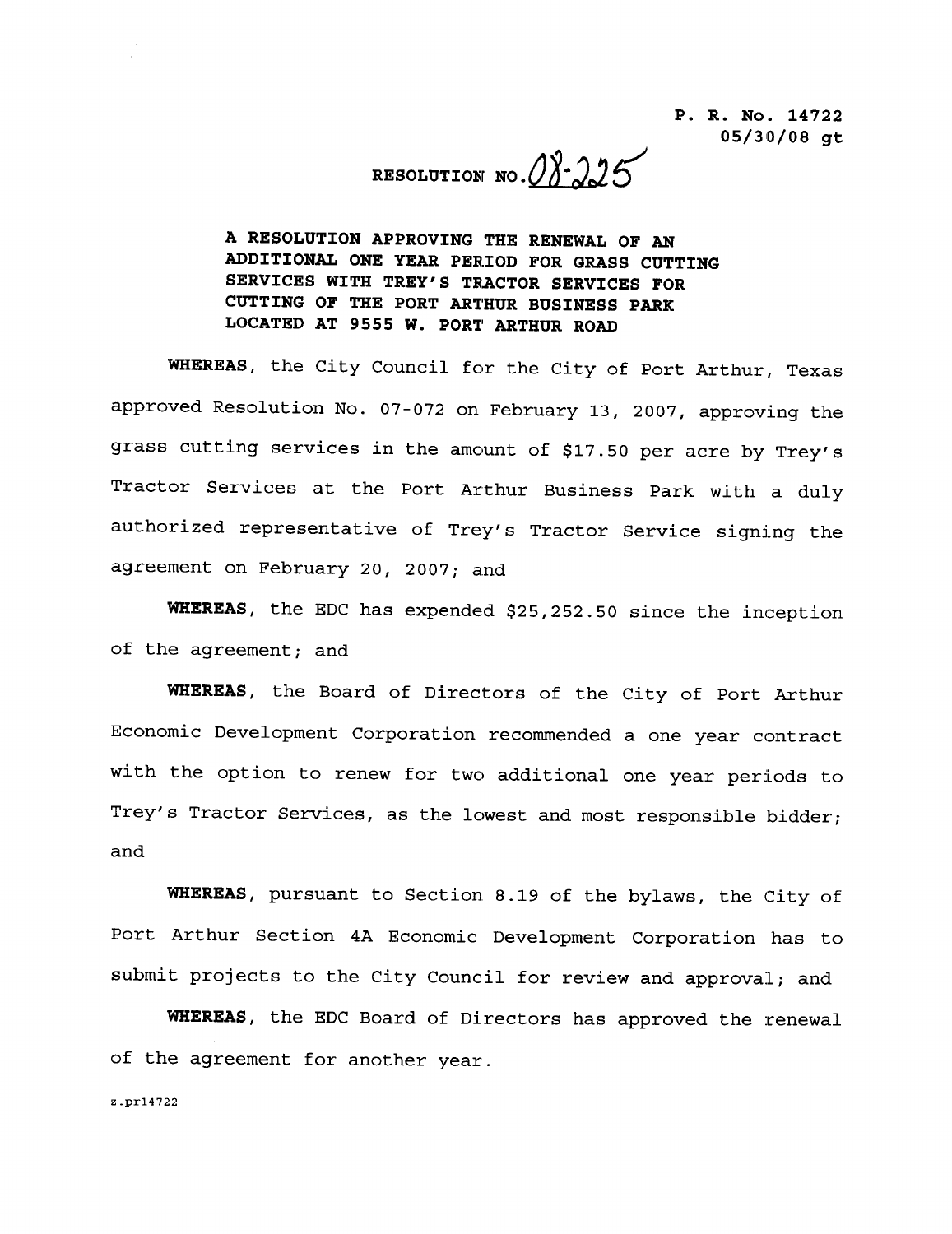NOW THEREFORE, BE IT RESOLVED BY THE CITY COUNCIL OF THE CITY OF PORT ARTHUR:

Section 1. That the facts and opinions in the preamble are true and correct

Section 2. That the City Council authorizes the City of Port Arthur Section 4A Economic Development Corporation to renew Section 2. That the City Council authorizes the C<br>Port Arthur Section 4A Economic Development Corporation to<br>the contract with Trey's Tractor Service for grass cutting<br>services services

Section 3. That the parties to the contract are the City of Port Arthur Section 4A Economic Development Corporation and Section 3. That<br>of Port Arthur Section<br>Trey's Tractor Services.

Section 4. That the duly authorized representative of Trey's Tractor Services.<br>
Section 4. That the duly authorized representative of<br>
Trey's Tractor Services shall sign this Resolution agreeing to the terms hereof, with the terms of the first renewal ending on February 20, 2009.

Section 5. That a copy of the caption of this Resolution be spread upon the Minutes of the Corporation

READ, ADOPTED AND APPROVED on this  $J''$  day of  $\mu$ ullessure and  $\mu$  and  $\mu$  at a Meeting of the City Council of the City of Port Arthur, by the following vote: AYES:

Mayor  $\hbar\lambda$   $\lambda$   $\lambda$   $\lambda$   $\lambda$   $\lambda$   $\lambda$